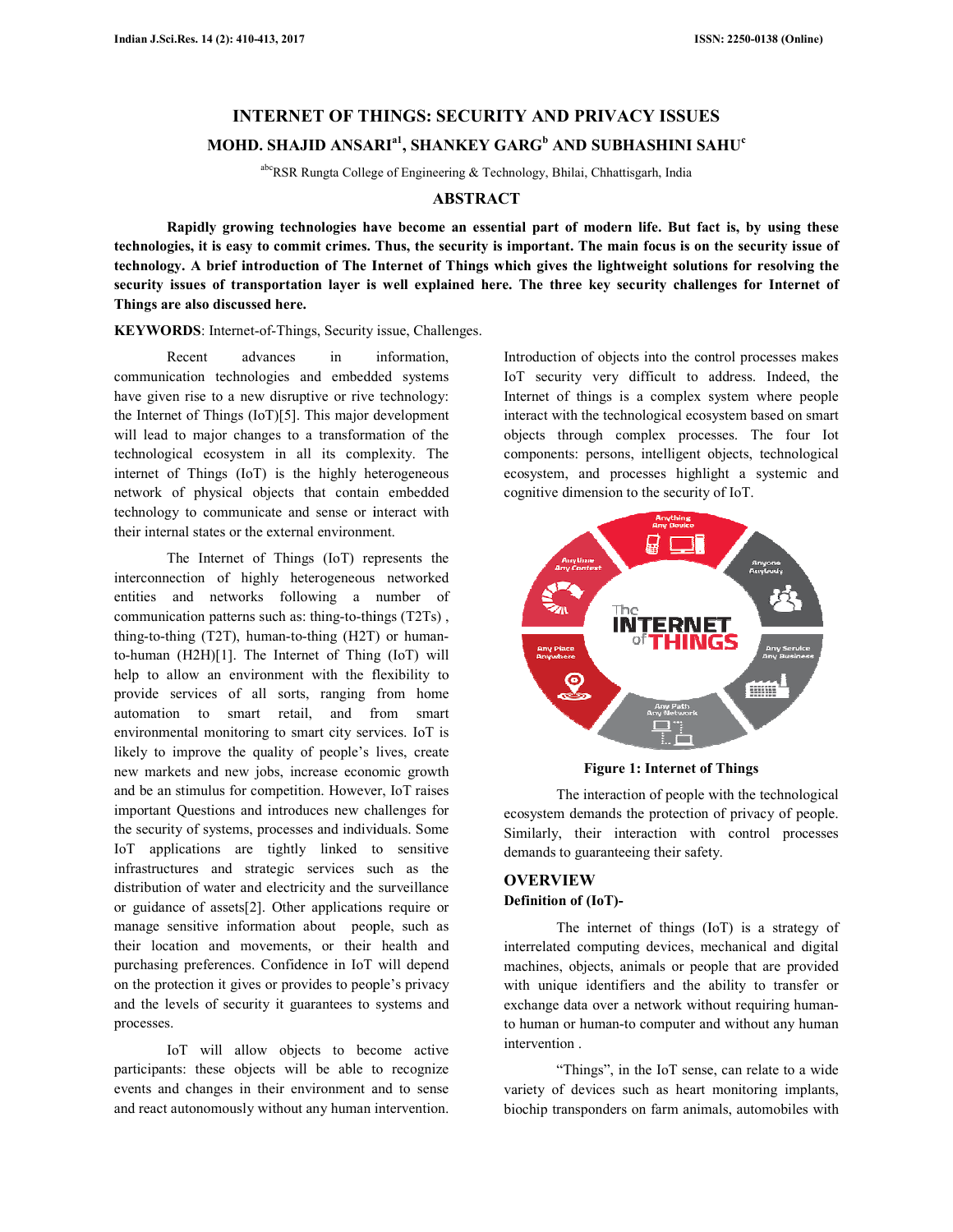built-in sensors and DNA analysis devices for environment.

 Kevin Ashton, cofounder and executive director of Auto-ID Center at MIT, first introduced the term "Internet of Things" in a presentation he made to Procter and Gamble in 1999.

### **Comparison between IoT and tradition technology**

 IoT and traditional technology issues are different in many ways as follows-

 The traditional Internet is a mature technology as it has standards in various areas and search engines that one can communicate with using natural languages. The net result is that the consumption of the traditional Internet can be done by everybody without the need of any technical skills. But in the IoT domain, the situation is little bit different. The standardization effort is required only in its first phases, thus, the data integration is done ad hoc and requires skilled programmers for implementing an application.

 In the traditional Internet, the association is done through physical links between web pages. In the Internet of Things (IoT), the combination of or composite data is required for situation detection. This is cleared in the combining of data in the form of contextbased event patterns in which some of the data determines the context and other determines the pattern itself.

 Internet is framed of PC, smart phones whose resources are rich. So in the Internet, we can use fusions of complex algorithms and lightweight algorithms to maximize security with less considerations of resource usage such as computation power.

| <b>Topic</b>                       | <b>Traditional Internet</b>                                                       | The Internet of Things (IoT)                     |
|------------------------------------|-----------------------------------------------------------------------------------|--------------------------------------------------|
| Who creates<br>content?            | Human:                                                                            | <b>Machine</b><br>MACHINE AN                     |
| How is the<br>content<br>consumed? | <b>By request</b>                                                                 | By pushing information and triggering<br>actions |
| How is the<br>content<br>combined? | Using explicitly<br>defined links                                                 | Through explicitly defined operators             |
| What Is the<br>value?              | Answer questions                                                                  | Action and timely information                    |
| What was<br>done so fact.          | Soth content creation<br>(HTML) and content.<br>consumption (search)<br>engines). | Mainly content creation                          |

## **Figure 2: Comparison between tradition internet & The Internet of Things**

 Similarly, there is also a difference in the value to the consumer. In the traditional Internet, the value resides in answering a question that is posed by the consumer, in most of the cases when searching for

information or activating services. In the IoT, the value is timely or opportunely action or notification based on detected situations.

## **SECURITY CHALLENGES OF IOT**

 The Internet of Things (IoT) is the interconnecting physical devices, vehicle, buildings and other items. Actually, it can be implemented by using embedded with electronics devices, software, sensors, actuators, and network connectivity that enable these objects to collect and exchange data. There are mainly 3 challenges in the Internet of Things which are follows-

## **A Trillion Points Of Vulnerability**

 Every single device even sensor in the IoT represents a potential risk. Researchers at the French technology institute Eurecom downloaded some 32,000 firmware image from potential IoT device manufactures and found 38 vulnerabilities across 123 products including poor encryption and backdoors that could allow unauthorized access. And one weak link could open up access to hundreds of thousands of devices on a network which may cause serious consequences.

## **Trust And Data Integrity**

 Researchers have already proved that smart meters widely used in Spain, for example, can be hacked to under-report energy use. Unfortunately, they were able to spoof messages being sent from the meter to the utility company and send false data. Nowadays, we have been able to go to a high street store and buy anti-virus protection on a disc or download it straight to our PC. But in the IoT that security capability doesn't exist in most of the devices that will suddenly become connected.

 Security must be built into the design of these devices to create trust in both the hardware and integrity of the data.

## **Data Collection, Protection And Privacy**

 All of the applications of IoT are to make our everyday lives easier and boost the efficiency and productivity of businesses and employees. The collected data will help us to make smarter decisions. But this will also have an impact on security & privacy expectations. If data collected by connected devices is compromised it will weaken trust in the IoT.

# **SECURITY ISSUES OF IOT AND THEIR SOLUTIONS**

 The transportation layer of IoT is also susceptible to Trojan horses, viruses, spam and other attacks resulting in information disclosure, network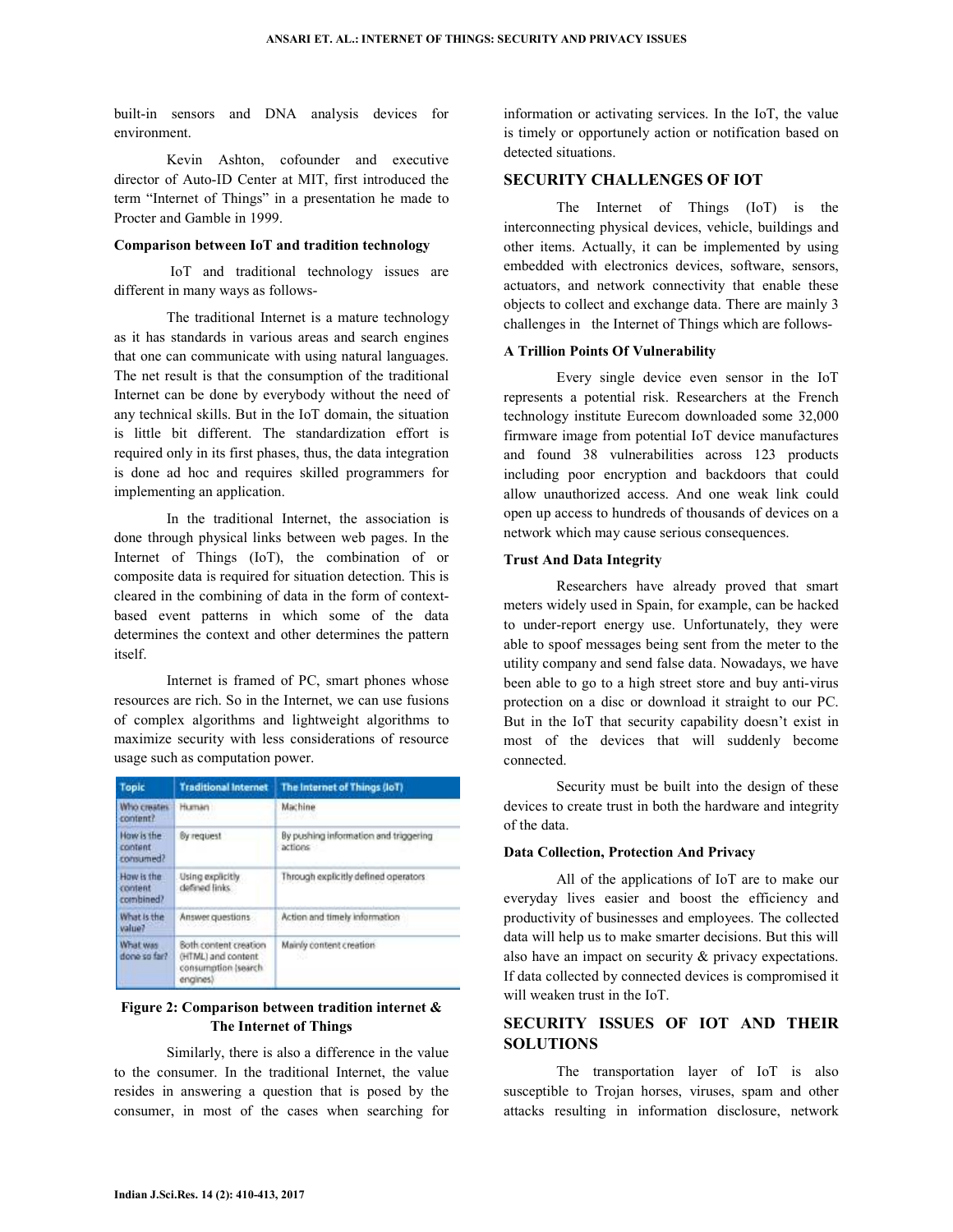paralysis, others such as middle attacks, replay attacks, access attacks, and phishing sites attacks and combo attacks. Although attacks are very common or familiar issues, using the necessary intrusion detection mechanisms and authentication mechanisms can prevent detection timely.[3] In the transportation layer of IoT architecture, we analyzed security issues for the access network, core network, and local area network.

#### **Access Network**

 In access network, we mainly focus on security issues for WI-FI, Ad hoc and 3G-network, and their corresponding solution technologies.

#### **Wi-Fi Security**

 Wi-Fi stands for Wireless Fidelity. It is a wireless network access specification, also known as IEEE802.11, which is currently the most widely used and very popular wireless networking standards, refers that the wireless terminal can be connected to each other by wireless technology. Wi-Fi based applications in IoT include access the Internet via Wi-Fi web, download or watch online video, etc. When users access the Internet web page, it is feasible to encounter phishing site, users' account and password have to be compromised. Shortly, Wi-Fi security risks mainly include two aspects: first is from the network trap; the second is from the network attack. Wi-Fi security issues are unauthenticated access or attacks. For solving the security issues of Wi-Fi, access control and network encryption are available.

#### **Ad Hoc Security**

 Wireless Ad hoc network is a group of autonomous wireless nodes or terminals cooperated and formed, independent of the fixed infrastructure which use of distributed network management, who is a selfcreating, self-organization and self-management network. Ad hoc networks have the following security issues:

### **Illegal Node Access Security**

 Each node needs to be able to confirm or verify the identity of other nodes that communicate with the node, otherwise, an attacker can easily capture a node, thus allowing access to critical resources and information, and to interfere with other communication nodes. So, authorization and authentication can address this security issue.

#### **3G Network Security**

 3G networks have several security problems: user information leakage, data incompleteness, illegal access attacks and other security issues. Nonpublic information by the user, the key management

mechanism, data origin authentication and data encryption are able to solve the corresponding security issues, but unfortunately, the current security mechanisms are still in the research stage. In the process of data transfer, it consists following issues: data leakage, illegal node access and unlawful attacks. By using the appropriate security key management mechanisms, behavioral entity authentication can resolve these issues.

#### **Core Network**

 Core network of IoT is generally responsible for the data transmission. In the Internet, a large number of nodes need to access to the Internet, which requires a lot of IP addresses, the traditional IPv4 based Internet is unable to meet so many sensor nodes, so the next generation Internet based on IPv6 can solve this problem.[4] For using IPv6 sensor networks with low power consumption for heterogeneous integration, we can take 6Lowpan technology to solve the problem of IPv6 addresses.

## **Local Area Network**

 In IoT, local area network should take data leakage and server's independent protection security issues more intensely. Network access control is to ensure the network resources being used legally or authenticated, which is the main strategy of network security protection. Others, such as refusal of malicious code, closing or deleting unnecessary system services, and constantly updating the operating system patches, using a secure password and the password can be used to protect the security of local area network of IoT.

## 4 **CONCLUSION**

 This paper focuses on the security problems and how the Internet of Things can help to resolve those problems. This survey paper gives the brief introduction of Internet of Things. We analyzed the security challenges of IoT .We also analyzed the features and security issues of transportation layer, and introduced the corresponding solutions for each security issues. Also we equated security issues between IoT and traditional network, and concluded that IoT system lives in a more dangerous environment with limited resources and less network guards, thus lightweight solutions would always be our first choices for IoT security.

# 5 **REFERENCES**

T. Phelan. Datagram Transport Layer Security (DTLS) over the Datagram Congestion Control Protocol (DCCP). RFC 5238, May 2008.